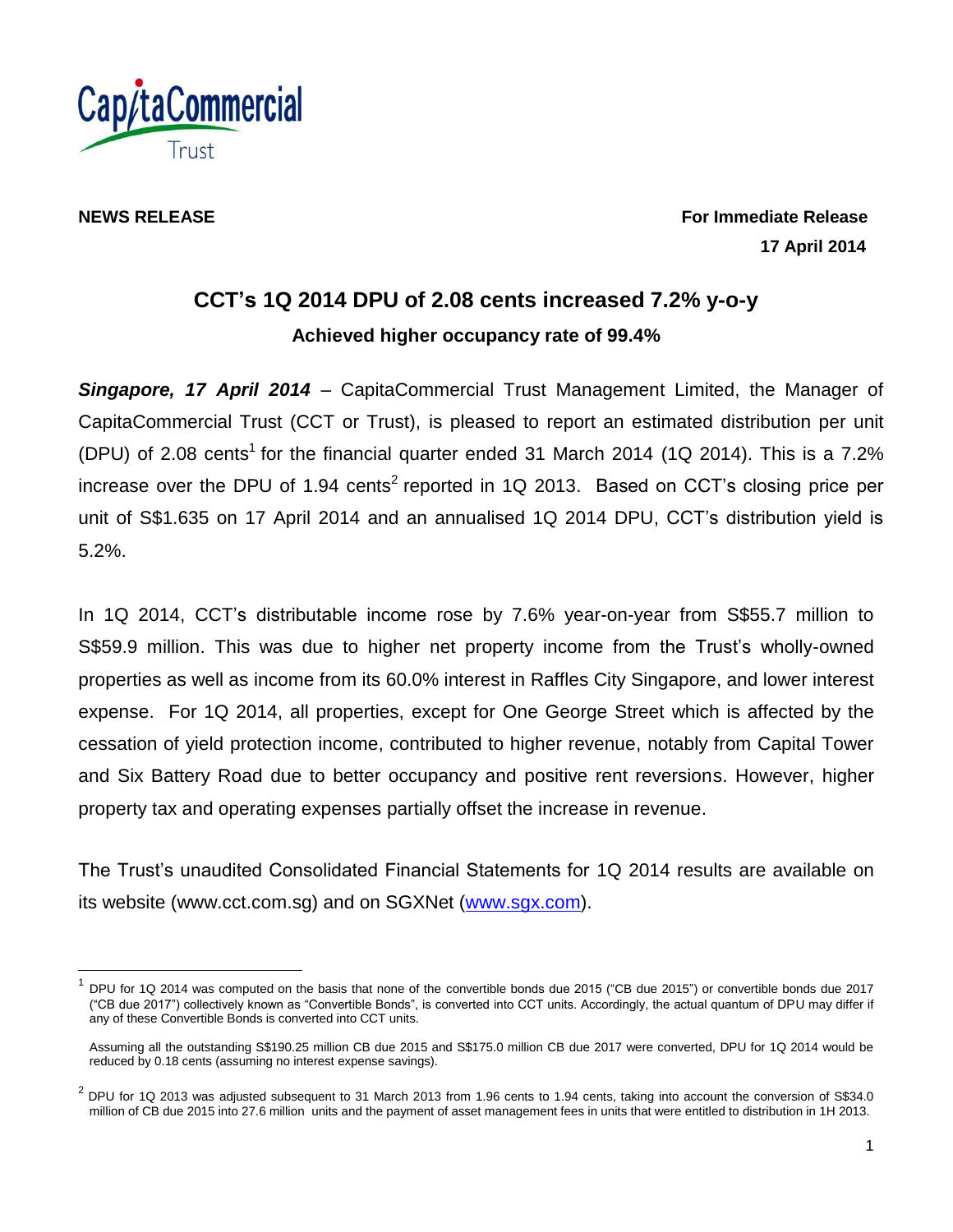# **Summary of CCT's 1Q 2014 Results**

|                                      | <b>1Q 2014</b> | 1Q 2013     | Change        |
|--------------------------------------|----------------|-------------|---------------|
|                                      |                | (restated)* | $\frac{9}{6}$ |
| Gross Revenue (S\$'000)              | 64,001         | 62,028      | 3.2           |
| Net Property Income (S\$'000)        | 50,703         | 49,954      | 1.5           |
| Distributable Income (S\$'000)       | 59,929         | 55,703      | 7.6           |
| <b>Distribution Per Unit (cents)</b> | $2.08^{\circ}$ | $1.94^{2}$  | 7.2           |

\* 1Q 2013 has been restated with the adoption of FRS 111 Joint Arrangement. Interest in joint ventures were accounted for using equity method as share of profits/(losses) of joint ventures and not proportionately consolidated as previously reported

Mr Kee Teck Koon, Chairman of the Manager, said, "Our asset enhancement initiatives, active leasing efforts and disciplined capital management have enabled CCT to deliver good results for 1Q 2014. Our team has worked hard to achieve higher rents and close to 100% committed portfolio occupancy for the Trust, up from 98.7% as at 31 December 2013."

Mr Kee added, "Financing ongoing asset enhancement works for Capital Tower and Raffles City Singapore and the development of CapitaGreen in 1Q 2014 have resulted in a slightly higher gearing for CCT of 30.0%, compared to 29.3% in 4Q 2013. However, 30.0% is still at the low end of our target gearing range. The Trust has no outstanding debt due in 2014, and has in place standby facilities to refinance most of its borrowings due in 2015. The Trust's strong balance sheet provides it with debt headroom of S\$1.2 billion for investment opportunities, assuming gearing of up to 40.0%. However, we will continue to be disciplined in the use of capital, as we proactively seek out value-enhancing opportunities for CCT's unitholders."

Ms Lynette Leong, Chief Executive Officer of the Manager, said, "CCT has started the year strongly, generating positive leasing momentum with 142,000 square feet of new leases and renewals signed in 1Q 2014. CCT's monthly average office portfolio gross rent continues its uptrend, increasing over the quarter from S\$8.13 per square foot to S\$8.22 per square foot at end March 2014. Six Battery Road and One George Street achieved monthly rents in the range of S\$9.50 per square foot to S\$12.80 per square foot, resulting in positive rental reversions for the Trust's Grade A properties. More than two-thirds of the leases expiring in 2014 have been renewed, underscoring our tenants' affinity for CCT's properties. The brisk leasing activities have improved CCT's committed portfolio occupancy rate over the first quarter to 99.4%. This is significantly higher than the Core CBD average occupancy rate of 95.7% $^3$  as at 31 March 2014."

l

<sup>&</sup>lt;sup>3</sup> Source: CBRE Pte. Ltd.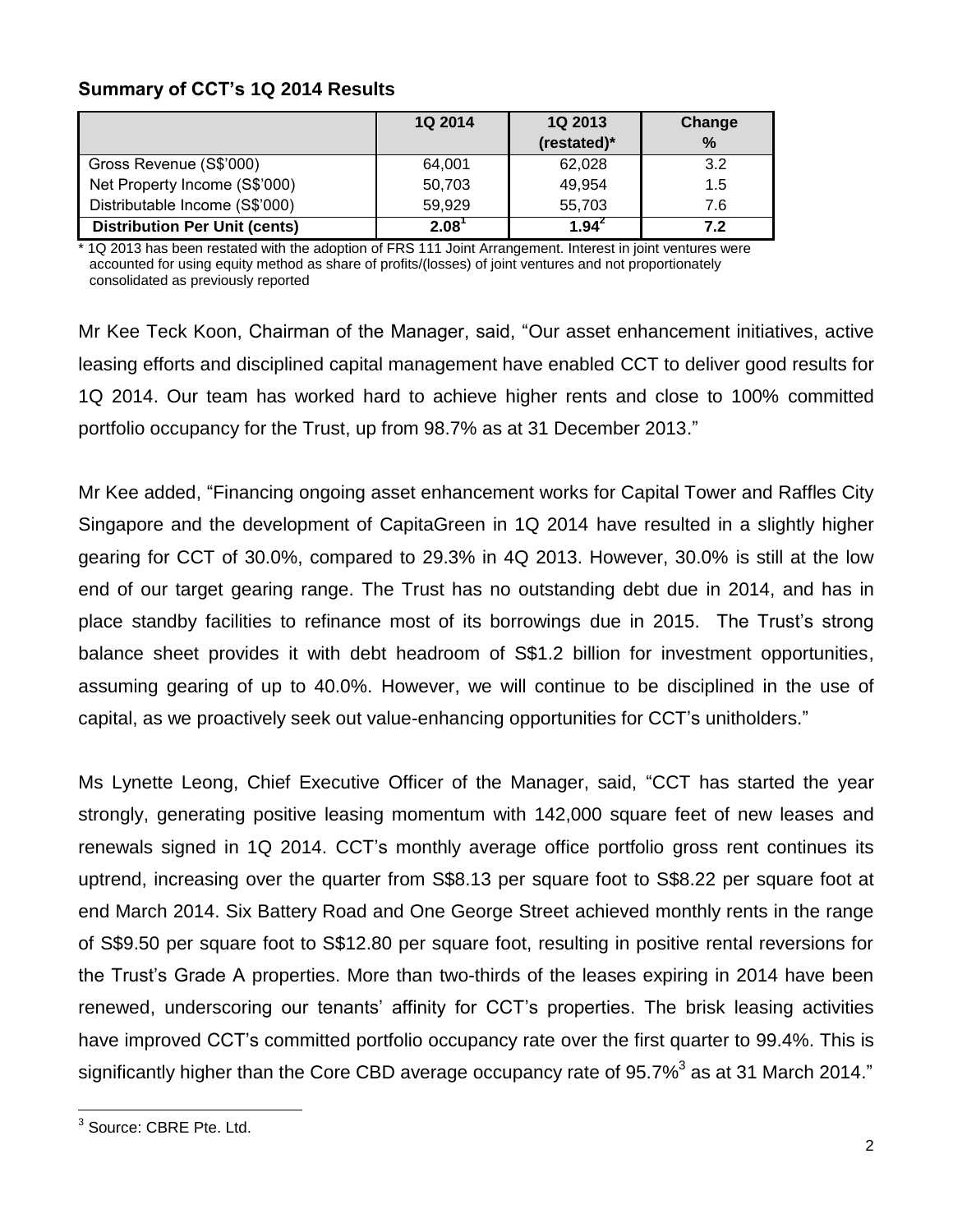In addition to the 142,000 square feet of new leases and renewals signed in 1Q 2014, CCT has renewed a major retail tenant's lease of 100,000 square feet at Raffles City Shopping Centre. New demand in CCT's portfolio was supported by tenants from industry sectors that include Banking, Insurance and Financial Services, as well as Maritime and Logistics. New and renewed tenants include Oldendorff Carriers (Singapore) Pte. Ltd., The Northern Trust Company and China International Capital Corporation (Singapore) Pte. Limited.

Commenting on the leasing commitment at CapitaGreen, a modern Grade A office building under development of which CCT has 40.0% interest, Ms Leong said, "CapitaGreen has secured commitments for 12% of its total net lettable area of 700,000 square feet from three leading international companies: Cargill, Bordier & Cie, and an international gym operator. In view of the limited new supply in the office market this year and next, CapitaGreen's 12% commitment achieved at this stage will help to build leasing momentum for the rest of the building, as we target to achieve about 50% commitment by the time the building completes in end 2014. The progressive commitments will also enable CapitaGreen to ride on the uptick in office market rents."

## **Outlook for Singapore Central Business District (CBD) Office Market**

Industry statistics show that the office market performed well in 1Q 2014. The island-wide net absorption for 1Q 2014 was 412,000 square feet with much of the leasing activity focused on the CBD Core, where average occupancy increased from 95.2% to 95.7%. Most noticeably, the Grade A office segment continued its strong performance with occupancy rising by 1.1% to 94.8%. After the first signs of rental recovery in late 2013, office rental growth has gained momentum in 1Q 2014. The average Grade A office rent grew by 5.1% during the quarter to reach S\$10.25 per square foot per month as at end March 2014. The general market consensus is that the rental uptrend will continue given the tight office supply in 2014 and 2015. Rental growth for 2014 is projected to be in the range of 10% to 15% by CBRE Pte Ltd, Colliers International and DTZ.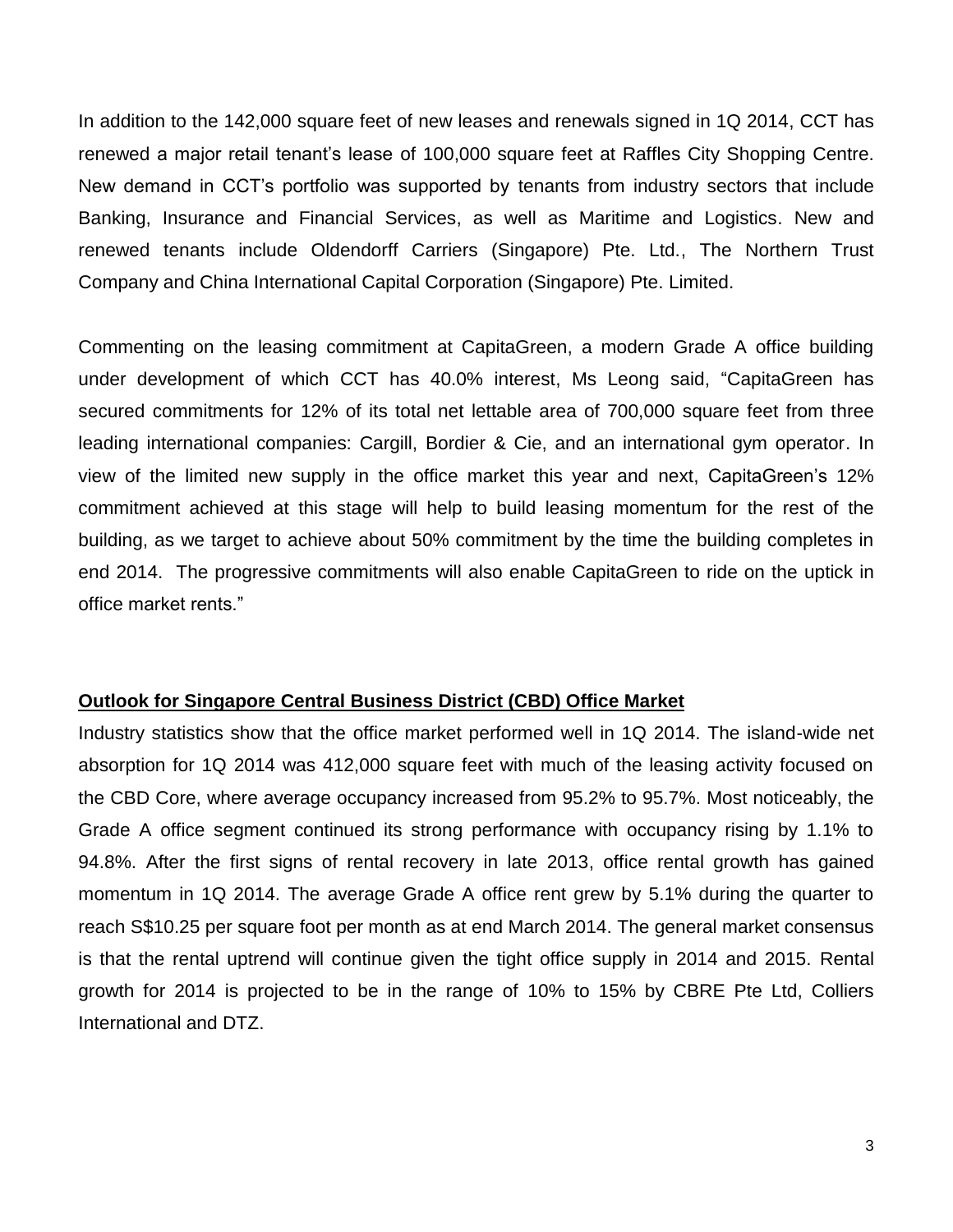# **Commitment to Sustainability**

As part of its commitment to sustainability, CCT conscientiously manages its properties' energy consumption and advocates the importance of energy conservation to its tenants. This is exemplified through CCT's participation in Earth Hour. This year, for the sixth consecutive year, facade and non-essential lights at nine CCT properties were switched off throughout the night from 8.30pm on 29 March. They were: Capital Tower, Six Battery Road, One George Street, Raffles City Tower, HSBC Building, Twenty Anson, Wilkie Edge, Golden Shoe Car Park and CapitaGreen (under development). For the first time, CCT also participated in "i Light Marina Bay". Organised by URA, "i Light Marina Bay" is Asia's first and only sustainable light art festival which ran from 7 to 30 March 2014. One George Street, Twenty Anson and Wilkie Edge participated in i Light's "Switch Off, Turn Up" campaign by turning off their non-essential lighting and turning up air conditioning temperature by one degree celsius during office hours.

 $-$  END  $-$ 

### **About CapitaCommercial Trust** (www.cct.com.sg)

CapitaCommercial Trust is Singapore's first listed commercial REIT with a market capitalisation of S\$4.7 billion. CCT aims to own and invest in real estate and real estate-related assets which are income producing and used, or predominantly used, for commercial purposes. The deposited properties of CCT stood at S\$7.2 billion as at 31 March 2014, comprising a portfolio of 10 prime commercial properties in Singapore, as well as investments in Malaysia. The properties in Singapore are Capital Tower, Six Battery Road, One George Street, HSBC Building, Raffles City Singapore (60.0% interest through RCS Trust), Twenty Anson, Bugis Village, Wilkie Edge, Golden Shoe Car Park and CapitaGreen (40.0% interest through the joint venture, MSO Trust).

In addition, CCT is a substantial unitholder of Quill Capita Trust with 30.0% unitholdings. Quill Capita Trust is a commercial REIT listed on Bursa Malaysia Securities Berhad, with a portfolio of 10 commercial properties in Kuala Lumpur, Cyberjaya and Penang. Since 18 September 2009, CCT has been a constituent of FTSE4Good Index Series (FTSE4Good), a series of benchmark and tradable indices derived from the globally recognized FTSE Global Equity Index Series. FTSE4Good is designed to track the performance of companies meeting international corporate responsibility standards and forms the basis for over 70 different funds and investment products.

CCT is managed by an external manager, CapitaCommercial Trust Management Limited, which is an indirect wholly-owned subsidiary of CapitaLand Limited, one of the largest real estate companies in Southeast Asia by market capitalisation.

**\_\_\_\_\_\_\_\_\_\_\_\_\_\_\_\_\_\_\_\_\_\_\_\_\_\_\_\_\_\_\_\_\_\_\_\_\_\_\_\_\_\_\_\_\_\_\_\_\_\_\_\_\_\_\_\_\_\_\_\_\_\_\_\_\_\_\_\_\_\_\_\_\_\_\_\_**

#### **Issued by CapitaCommercial Trust Management Limited**

(Company registration no. 200309059W)